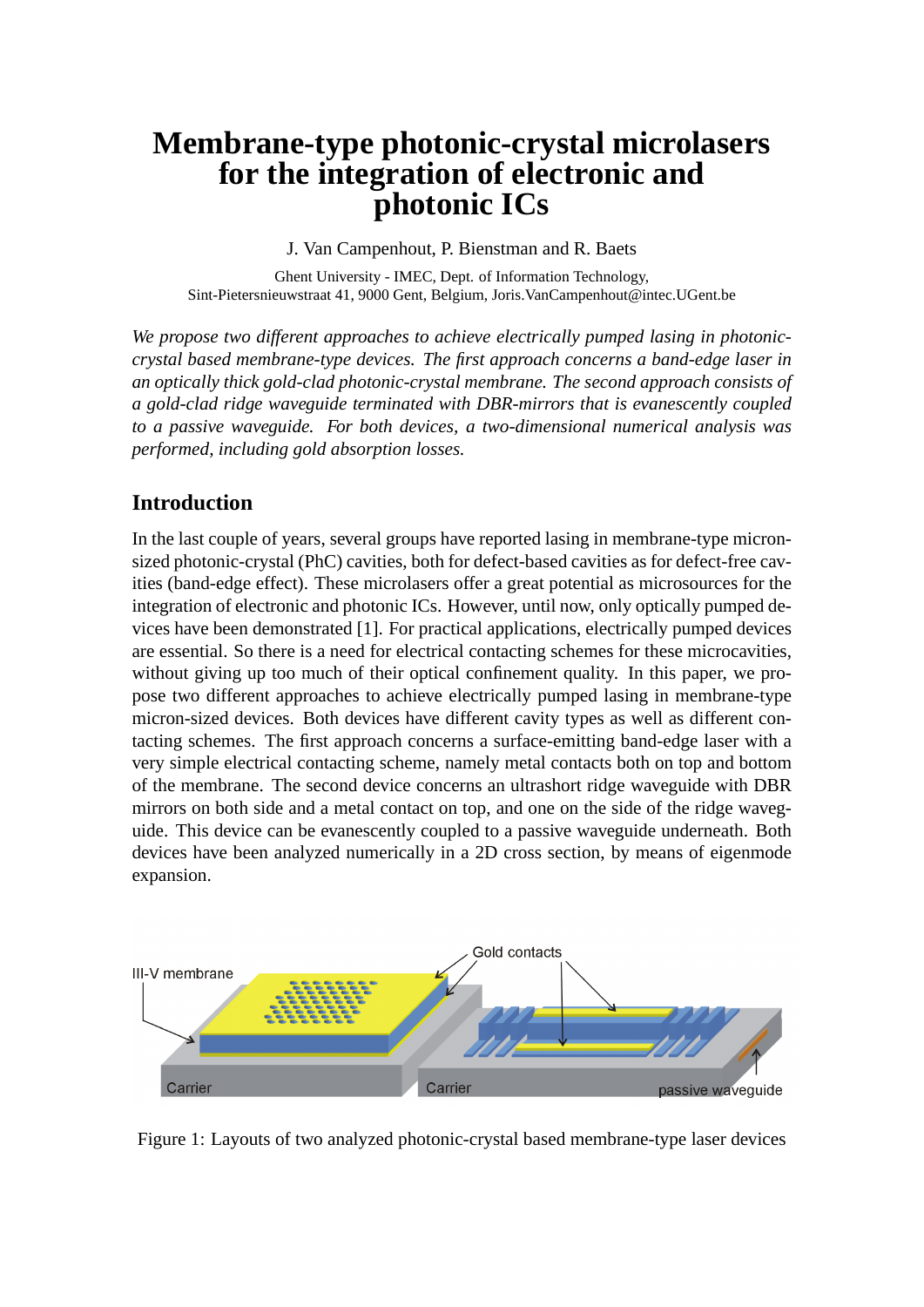

Figure 2: 2D Cross section of the surface-emitting band-edge microlaser

#### **Surface-emitting band-edge microlaser**

Consider the 2D structure in figure 2: a 1D photonic-crystal is etched in a gold-clad dielectric waveguide with a thickness  $t$  of about  $1 \mu$ m. Gold was chosen as cladding metal due to the low absorption loss in the infrared region (around 1.5*µ*m) as compared to other - non-noble - metals. The dielectric waveguide consists of cladding layers  $(n = 3.17)$ and confinement layers ( $n = 3.38$ ). Four 5-nm wide quantum wells (QW) are embedded centrally in the waveguide. Modal absorption losses (with transparent QW's) at an operating wavelength of 1.5*µ*m were calculated as a function of total dielectric thickness *t*, both for TE- (electric field in the *y*-direction) as TM-polarization. For each thickness  $t$ ,  $t_1$  and  $t_2$  have been chosen to yield the lowest modal absorption loss for the fundamental TE<sub>0</sub>-mode. The waveguide structure is monomode for  $t < 0.45 \mu m$ . However, in this range,  $TE_0$  absorption losses are too high to use the waveguide in a laser resonator. For  $t > 0.45 \mu$ m, the waveguide becomes multimode and the absorption loss of modes far above cut-off decreases almost exponentially as a function of *t*, as progressively less of the field penetrates into the lossy gold layer. For TM, absorption losses are more than one order of magnitude higher than for the fundamental  $TE_0$ -mode. For *t* around  $1 \mu m$ , the propagation loss of the TE<sub>0</sub>-mode is around  $15 \text{ cm}^{-1}$ . For the remainder of the text, we will assume TE-polarization and an operating wavelength around 1.5 $\mu$ m.

Figure 3 shows the band diagram for a 1D gold-clad PhC with period  $a = 665$  nm, hole diameter  $h = 210$  nm, and gold thickness  $m_{1,2} = 100$  nm. The bands of the fundamental and the higher order modes are folded back due to the periodicity and band gaps are opened near the edges and the center of the Brillouin zone. At the same time, ministopbands (MSB) are formed where two bands cross. Resonant modes with a high quality factor *Q* can be built up in a finite PhC for frequencies near the edges of the photonic bands where the group velocity  $v_g = d\omega/dk$  is very low. A Bloch-mode propagating in an active PhC encounters a gain per unit length that is enhanced with a factor inversely proportional to  $v<sub>g</sub>$ , as compared to a properly normalized bulk gain [2]. Moreover, the amplitude of the field reflection  $r_B$  of the Bloch-mode at the edges of the finite PhCcavity increases when approaching a band edge. We have calculated laser resonances at  $Γ_1$  and  $Γ_2$ , which are both above the light line, so coupling to radiation modes is possible. However, due to symmetry mismatch, the TE<sub>0</sub>-mode is decoupled at  $\Gamma_1$ , whereas it is leaky at  $\Gamma_2$ . The resonance wavelength  $\lambda_r$ , quality factor  $Q$  and material threshold gain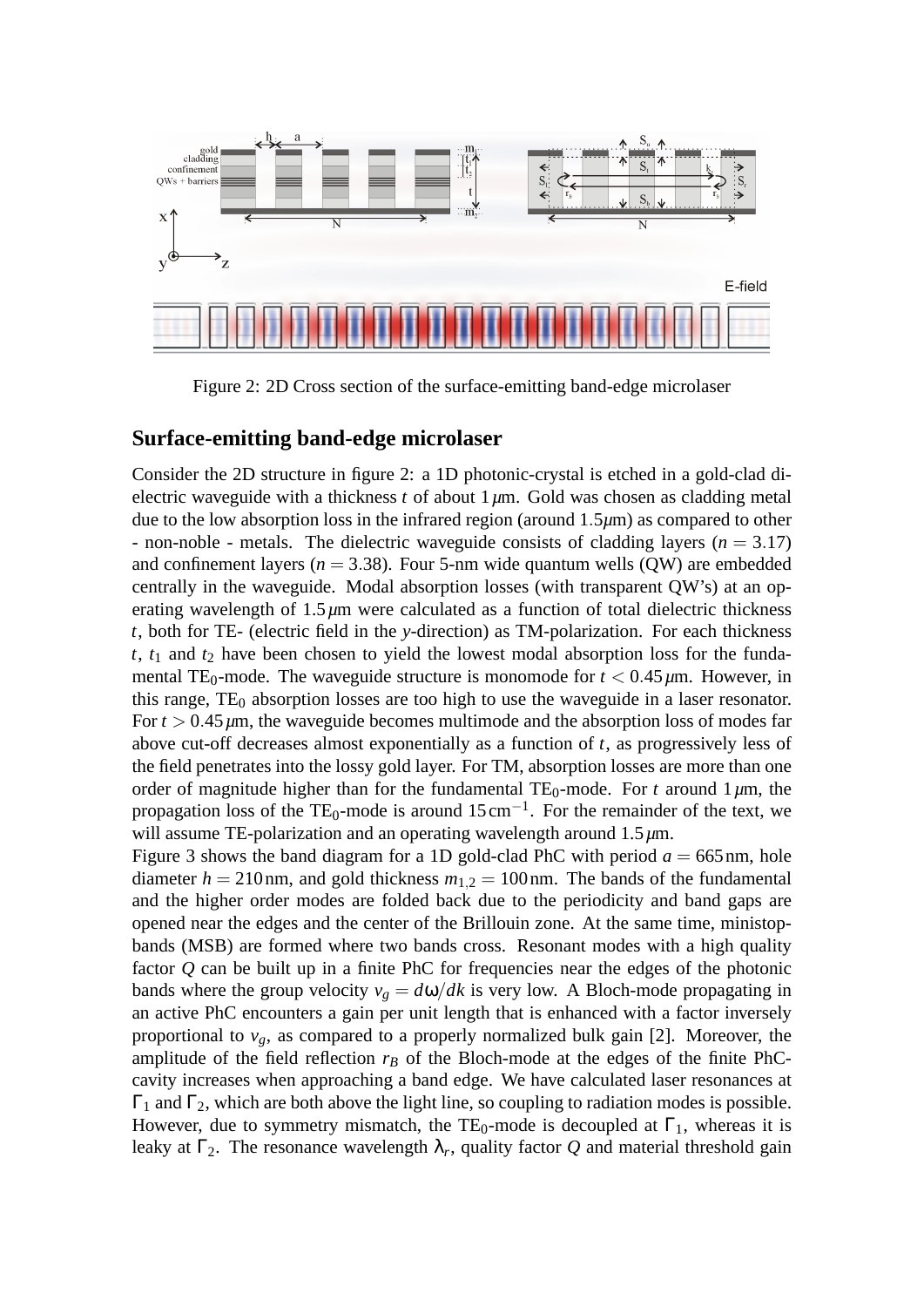

Figure 3: Band structure of the gold-clad PhC waveguide (left) and properties of the  $\Gamma_2$ laser mode as a function of *t* (right).

 $G_{th}$  in the quantum wells of the  $\Gamma_2$  laser mode are depicted in figure 3, as a function of *t*, for a cavity of 20 periods. There are three distinct peaks in the *Gth*- and *Q*-curves. For these  $t$ -values, the  $TE_0$ -mode is coupled to a very lossy higher order mode and the quality of the resonance is poor. Apart from the peaks, the needed *Gth*-values are within range of gain levels in compressively strained QW's [3]. The surface emission efficiency (SEE) for  $t = 1 \mu m$  is about 12.5%, but can be increased by decreasing the thickness  $m_1$  of the top gold layer. However, a higher SEE implies a higher threshold gain *Gth*. In order to have physical  $G_{th}$ -values, one might increase the cavity size, e.g. a 40-period cavity (26.6 $\mu$ m) with  $m_1 = 60$  nm has a SEE of 33.5%, with a Q of 1860 and a  $G_{th}$  of 1900 cm<sup>-1</sup>. For this device, metal losses contribute about 60% of the cavity losses.

#### **Ridge waveguide microlaser**

Figure 4 shows a cross section of the ridge waveguide microlaser. A waveguide with length *L*, defined in a III-V membrane that is bonded on a SOI layer structure, is terminated with DBR mirrors. A gold layer is deposited on top. The III-V layer structure includes a cladding layer ( $n = 3.17$ ) and a core layer ( $n = 3.38$ ) whose thicknesses are optimized in order to reduce absorption losses. The total III-V thickness *t* is chosen to have the second higher order mode just below cut-off  $(t = 600 \text{ nm})$ . One QW is embedded centrally in the layer structure. A passive SOI waveguide can be placed underneath the cavity, with an intermediate SiO2-layer of thickness *d*.

High- $Q$  Fabry-Pérot like resonances can be built up in this cavity, due to the high DBR reflectivity  $(R > 96.9\%)$  and the relatively low gold absorption loss. For an unloaded cavity with only one QW and a length  $L = 14 \mu m$  is  $G_{th} = 2700 \text{ cm}^{-1}$  and  $Q = 3750$ . This analysis doesn't include radiation losses in the *y*-direction, so the given *Q*-value is higher than the actual 3D *Q*-value. However, a 2D top down calculation of a 3µm-wide, DBR-terminated ridge waveguide with a length  $L = 14 \mu m$  yields resonances with quality factors up to 7500. So the main losses are included in a 2D cross sectional analysis.

The laser light can be coupled evanescently to an SOI-waveguide underneath the cavity. The amount of light coupled to the SOI-waveguide depends strongly on the cavity length *L*, and also on the bonding layer thickness *d* (see figure 4). The coupling length that can be deduced from the simulations is about  $3\mu$ m and agrees well with the coupling length *L*<sub>*c*</sub> predicted by the directional coupler theory:  $L_c = \frac{\pi}{\beta_0 - \epsilon}$  $\frac{\pi}{\beta_0 - \beta_1} = 2.95 \,\mu \text{m},$